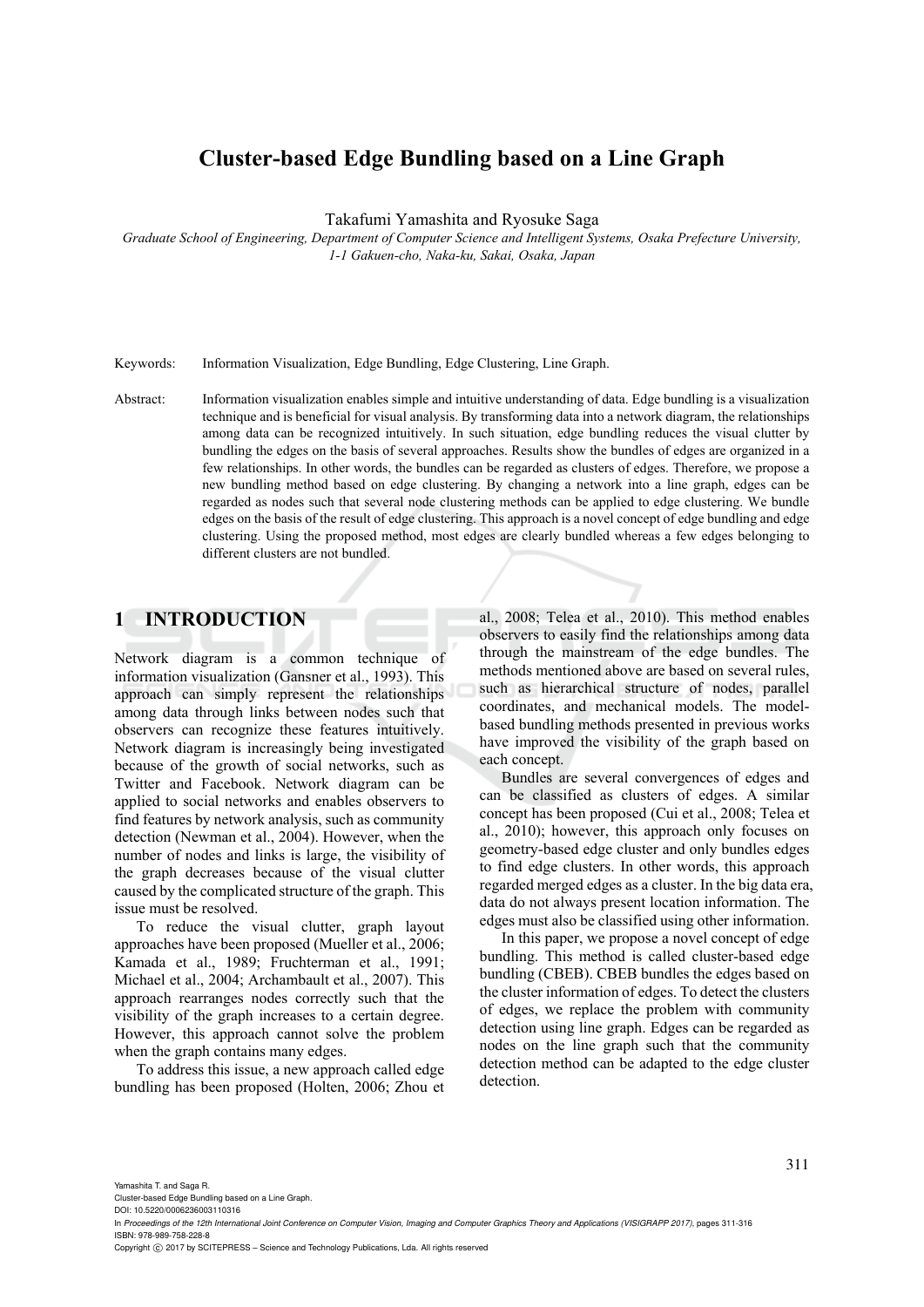

Figure 1: Framework of our CBEB.

**Edge Bundling** using Cluster Information

The contributions of the study are as follows:

- 1. A novel concept of edge bundling is proposed, which can find topological edge cluster.
- 2. Edge cluster detection is replaced with conventional community detection using line graph.
- 3. The proposed concept is suitable to other bundling algorithms or community detection algorithms.

### **2 RELATED WORKS**

Holten et al. (2009) proposed the force-directed edge bundling (FDEB) method. FDEB has been applied to undirected- and single-edge-type graphs. In this method, the edges are considered a spring with several control points and are bundled by the spring force based on Hooke's law and the electrostatic force as the attractive force among the points. The bundling methods can be used to reduce the computational complexity from  $O(E^2C^2)$  to  $O(E^2C)$ , where *E* is the number of edges and *C* is the number of control points.

However, when the forces are excessively strong, the edges are also excessively bundled and the node– link diagrams present incorrect relationships. To solve this problem, Holten et al. (2009) introduced a compatibility measure that works for the force among the incorrect pairs of edges in consideration of length, position, angle, or projection overlap (called visibility); they then filtered the incorrect pairs by a threshold. Of course this method ignores edge clusters.

Telea et al. (2010) proposed another concept of edge bundling, which is called the image-based edge bundling method. This method helps observers recognize the coarse-level bundle by emphasizing such bundles. This approach allows any layouts of bundles. Given the layout of input graph, this method classifies edges into some clusters. After clustering, for each cluster, a compact shape is computed. Based on each shape and its skeleton, a cushion-like shading profile is constructed. Finally the graph is drawn by these process.

Ersoy et al. (2011) proposed the skeleton-based edge bundling, which is expansion of the imagebased edge bundling. Image-based method utilizes skeletons, or centerlines of shapes, only to shade bundles. In this improved method, edges are iteratively attracted towards its skeleton of the shape using a feature transform.

These two method adopts edge clustering. Each edge has a feature vector, which comprises sampling points of the edge and edge type. All edges are clustered by the clustering framework for gene data using these feature vectors. Telea et al. (2010) stated that the mixing positions and types in one distance metric can lead to undesirable results even when feature vectors can include multiple dimensional types.

Apart from these methods, other concepts of edge bundling are also available (Lambert et al., 2010; Zielasko et al., 2016; Bourqui et al., 2016). A few of them also treat edge cluster or multilayer graph; however, a method that focuses on topological edge cluster is unavailable. We assume that the result of bundling already shows geographical clusters because edges are attracted based on geographical information. Therefore, what we have to extract before bundling is topological clusters of edges. Certainly, geographical cluster can clearly visualize data, but from the viewpoint of data-oriented visualization, detecting topological edge clusters is more effective.

## **3 CLUSTER-BASED EDGE BUNDLING (CBEB)**

#### **3.1 Overview**

The overall procedure of our CBEB is shown in Figure 1. First, we convert an input graph into a line graph. Edges are then converted into nodes and are linked if a pair of original edges shares the endpoint with them. After converting the graph, we apply a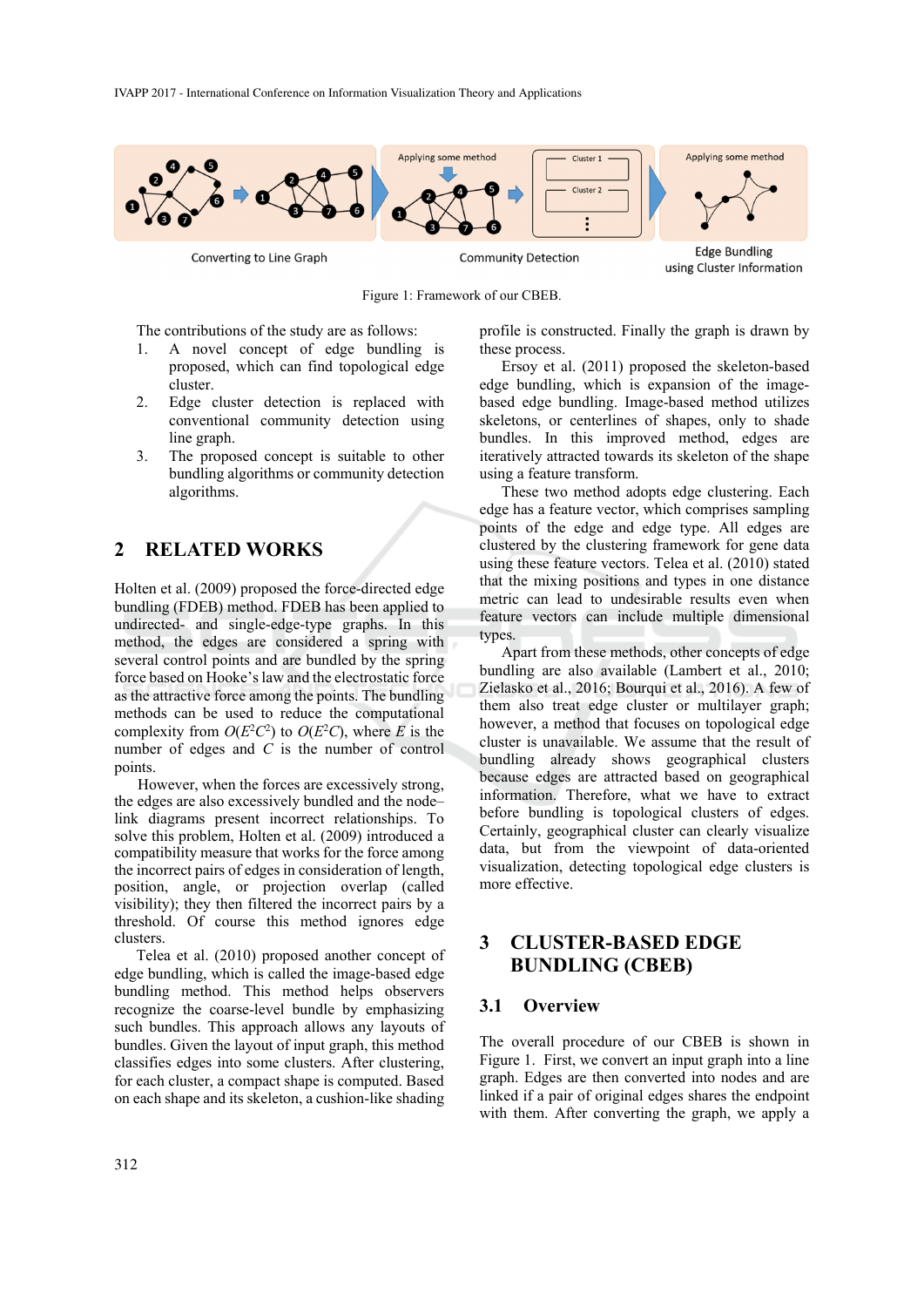community detection method to the line graph. The detected communities on the line graph are the clusters of edges in the original graph. Finally, the edge bundling method is applied to the original graph. Using cluster information, the algorithm for bundling edges can be weighted. Edges belonging to the same cluster are tightly bundled, and edges belonging to different clusters are loosely bundled or repelled.

#### **3.2 Line Graph**

Line graph is another form of a given graph and is a simple concept (Harary, 1969).

We consider a line graph *L*(*G*) of a given graph *G*. In *L*(*G*), each vertex represents an edge of the original graph *G*. If two edges in *G* share a vertex, then the corresponding vertices in *L*(*G*) are adjacent. An example of a line graph is shown in Figure 2.

In  $L(G)$ , the original edges are regarded as nodes to solve a problem. Node clustering on line graph is equivalent to edge clustering on an original graph according to the definition of line graph. That is, we attach importance to not geographical but topological relationships. In addition, we assume that edges that are not connected through any path or are connected through many edges do not belong to the same cluster. In this situation, node clustering method is useful mentioned next.



Figure 2: Example of a line graph.

#### **3.3 Modularity-based Clustering on Line Graph**

Node clustering on line graph is beneficial for edge cluster detection. Several node clustering methods are available, such as clique percolation method (Palla et al., 2005). Among these techniques, we use the modularity-based clustering method in consideration of runtime.

Newman and Girvan (2004) proposed modularity, which is a metric of graph clustering. Generally, a cluster is "good" when it contains many intra edges and a few outer edges. Modularity can evaluate whether the clustering result is good or not according to this concept. Modularity  $\theta$  is presented as follows:

$$
Q = \sum_{i} (e_{ii} - a_i^2), \qquad (1)
$$

where  $e_{ii}$  is the fraction of edges in the network that connects vertices in the same community, and  $a_i^2$  is the expected value of the same quantity in a network with the same community divisions but random connections between the vertices. Based on this metric, Newman (2004) proposed the agglomerative community detection method. This method uses  $\Delta Q$ , which is the increment of modularity when two clusters are combined.  $\Delta Q$  is presented as follows:

$$
\Delta Q = e_{ij} + e_{ji} - 2a_i a_j = 2(e_{ij} - a_i a_j), \qquad (2)
$$

where  $e_{ij}$  is the number of edges between community  $i$  and  $j$ , and  $a_i$  is the number of edges in community ݅.

First, all nodes on the line graph are regarded as a cluster, and the pair of nodes with the highest value of  $\Delta Q$  are combined. After combining the pair, each ∆Q between every pair of nodes are recalculated. Finally, all communities are detected by repeating this process until all values of  $\Delta Q$  become negative numbers.

If the detected clusters on a line graph show connected original edges, then these clusters contain edges that share only one of the endpoint of them. An example of this case is shown in Figure 3. If all edges in several subgraphs share one node, then the line graph of the subgraph is a complete graph. A complete subgraph is treated as a cluster in several methods such that node clustering on a line graph can detect edge clusters.



Figure 3: Example of an edge cluster.

#### **3.4 Cluster Compatibility**

After clustering on line graph, edges are bundled by several forces based on a particular model. To bundle the edges based on cluster information, we now define an additional compatibility called cluster compatibility. The cluster compatibility  $C_c$  between two edges  $P$  and  $Q$  is defined as follows:

$$
C_c(P,Q) = \begin{cases} N & \text{if } c(P) = c(Q) \\ N^{-1} & \text{if else} \end{cases}
$$
 (3)

where  $c(P)$  and  $c(Q)$  is the cluster which P and Q belong to, and  $N$  is the number of clusters. If  $P$  and  $Q$ belong to the same cluster, then they are bundled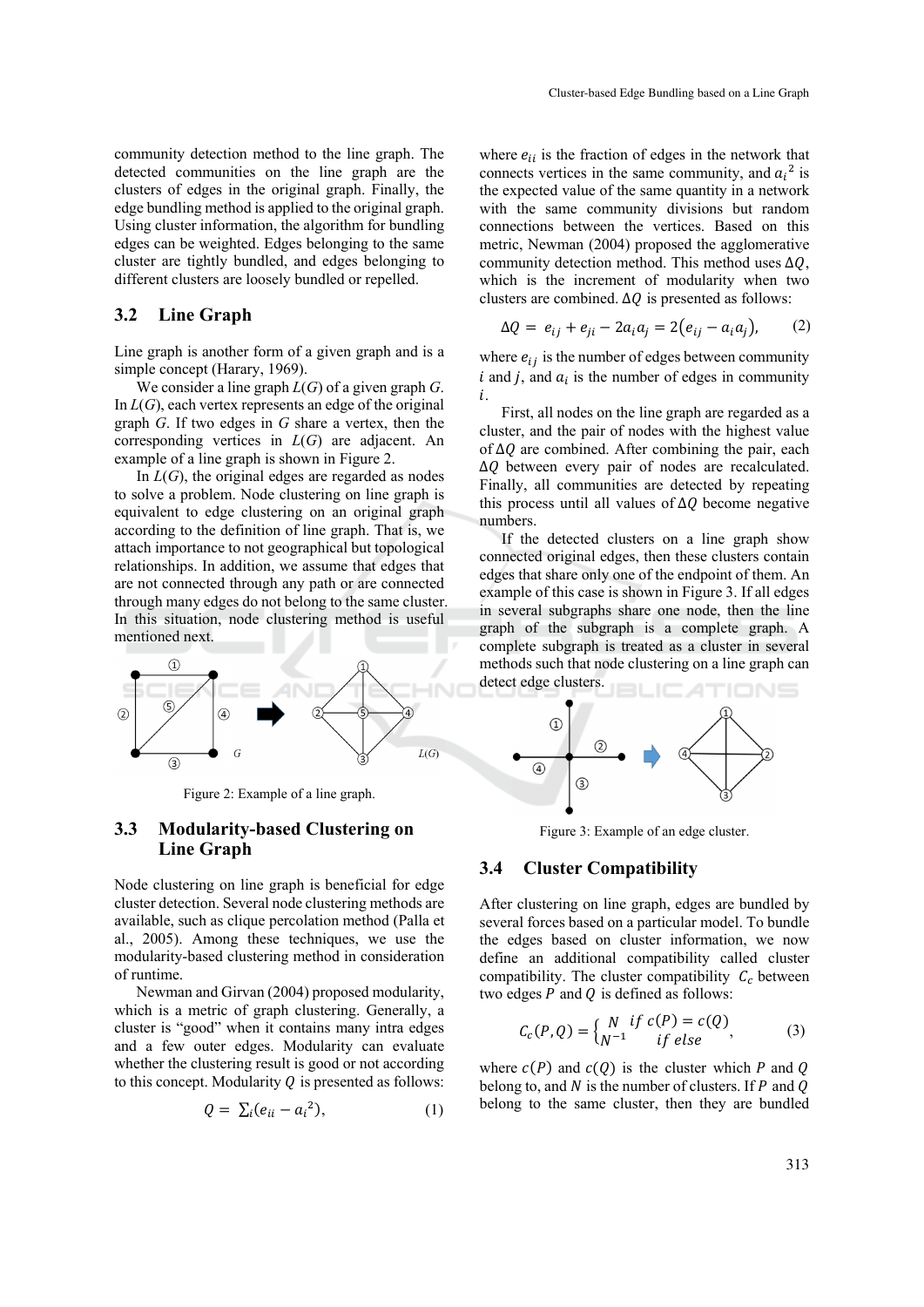tightly. However, if two edges belong to different clusters, then the force is weighted low. This compatibility eases the tight bundling of edges classified to the same cluster.

If observers aim to significantly tightly bundle edges or to repel edges using cluster information, the can adjust the value of  $C_c$  without using  $N$ . The suitable value can be obtained empirically because the visibility depends on the subjective evaluation of the observer.

#### **3.5 Exchangeability of Algorithms**

Our concept is the entire flow of edge clustering and bundling. The two algorithms for detecting cluster and bundle edges are not concrete. In other words, observers can use any algorithms that are suitable to their data set. If the data present several attributions on the edges, then observers can detect clusters in consideration of the attributions. In such a case, observers can apply a method that can find attributed clusters to the line graph, such as the SA-cluster method (Zhou et al., 2009). If the data satisfy the conditions, then observers can apply multi-type edge bundling (Yamashita et al., 2015; Saga et al., 2015) to the original graph. Our method is advantageous in that observers can choose appropriate algorithms according to their data.

## **4 EXPERIMENTS**

#### **4.1 Simple Case Study**

We show the result of the simple case study. We adopt FDEB (Holten, 2009) and modularity-based community detection method to implement our method (Newman, 2004).

HNC

We create a sample graph that contains 10 nodes and 8 edges. The graph can be divided into 2 subgraphs. Each subgraph is composed of 5 nodes that are connected. No edges exist between the 2 subgraphs.

The result is shown in Figure 4. The light lines denote the beginnings of edges. The edges classified to the same cluster are presented in the same color. By converting the original graph to a line graph, the clusters of edges are detected on the line graph. Each edge in each subgraph is classified to the same cluster on the line graph. As a result, edges belong to the same cluster are obviously tightly bundled and the unconnected edges are not bundled.



Figure 4: Bundling for sample graph. Left: Result of FDEB. Right: Result of our CBEB.

### **4.2 Application Example for an Editorial Network**

In this study, we choose the 2008 editorial articles from Yomiuri newspaper as the data set for the graph. We make co-occurrence graphs of keywords using the data. The keywords are the top 200 with respect to TF-IDF score. We use the Jaccard index to measure the co-occurrence degree, and its threshold is set to be 0.25. We then filter the graph to delete subgraphs that contain less than 5 nodes. Finally, the graph is composed of 99 nodes, 259 edges, and 4 clusters of edges. When drawing the graph, we provide color to the edges according to their cluster. The edges classified to the same cluster are presented in the same color like Figure 4. In addition, we use FRLayout (Fruchterman et al., 1991), which is a graph drawing algorithm based on the springembedder model.

Figures 5 and 6 show the results of FDEB and our CBEB, respectively. FDEB bundles all edges in a few degrees, but FDEB does not consider cluster information even when the graph contains edge clusters.

The results in Figure 6 present a few differences from those in Figure 5. Specifically, the edges of the same color are bundled more tightly in Figure 6 than in Figure 5. Figure 6 also shows that the edges of different colors are not bundled in several areas because of cluster compatibility. These edges belong to different clusters such that the edges do not come in contact with one another. Therefore, the aim of the method is achieved.

The results show that edges classified to the same cluster are located near one another. In other words, edge clusters are compacted. This finding is due to the clustering algorithm mentioned above. If another clustering method is applied or cluster information such as a tag already exists, then clusters can be placed sparsely.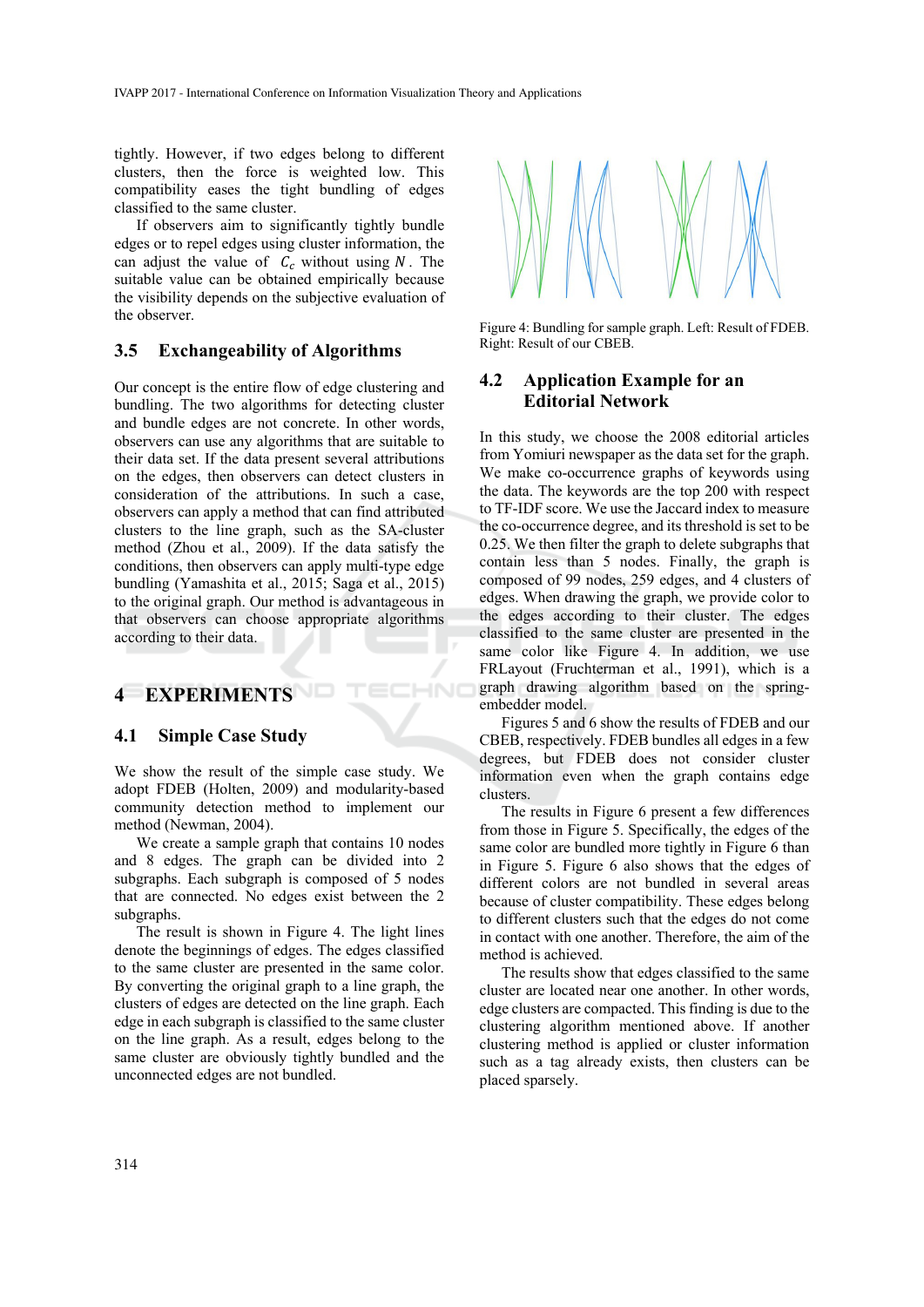

Figure 5: Result of FDEB.



Figure 6: Result of our proposed CBEB.

## **5 CONCLUSION**

In this paper, we propose a novel concept of edge bundling using edge cluster information. We redefine edge bundles as edge clusters such that the concept of line graph can be introduced to the edge cluster detection. We detect the edge cluster by applying the node clustering method to the line graph. We then bundle edges on the basis of the cluster information using FDEB. Consequently, our approach can reduce the visual clutter based on our proposed concept.

Future works can focus on the following aspects: *Adjusting Cluster Compatibility*. In this paper, we introduce  $C_c$  to weight the force. However, this compatibility is not geographical but topological unlike existing compatibilities. Therefore, the method for integrating these compatibilities is open to argument.

*Evaluation Index.* Saga (2016) proposed the quantitative evaluation index for edge bundling. However, this index can only evaluate geographical information. Although such feature is important, the method is unsuitable for evaluating our concept. A metric must be developed to quantitatively evaluate the result in consideration of the cluster information.

*Soft Clustering.* An edge with high betweenness value corresponds to a node with high betweenness centrality value on a line graph. Soft clustering can therefore be conducted on a line graph to address this problem.

#### **ACKNOWLEDGEMENTS**

This research was supported by MEXT/JSPS KAKENHI 25420448 and 16K01250.

## **REFERENCES**

- Gansner, E. R., Koutsofios, E. S., North, C., Vo, K. P., 1993. A technique for drawing directed graphs, In *IEEE Transactions on Software Engineering*. 19 (3), 214-230.
- Newman, M. E. J., Girvan, M., 2004. Finding and evaluating community structure in networks. In *Physical Review E*. 69 (2), 026113.
- Mueller, C., Gregor, D., Lumsdaine, A., 2006. Distributed force-directed graph layout and visualization. In *Proceedings of the 6th Eurographics Conference on Parallel Graphics and Visualization*. 6, 83-90.
- Kamada, T., Kawai, S., 1989. An algorithm for drawing general undirected graphs. In *Information Processing Letters*. 32 (1), 7-15.
- Fruchterman, T. M. J., Reingold, E. M., 1991. Graph drawing by force-directed placement. In *Software: Practice and Experience*. 21 (11), 1129-1164.
- Michael, B., Ulrik, B., 2004. Crossing reduction in circular layouts. In *Graph-Theoretic Concepts in Computer Science*. 3353, 332-343.
- Archambault, D., Munzner, T., Auber, D., 2007. Topolayout: multilevel graph layout by topological features. In *IEEE Transactions on Visualization and Computer Graphics*. 13 (2), 305-317.
- Holten, D., 2006. Hierarchical edge bundles: visualization of adjacency relations in hierarchical data. In *IEEE Transactions on Visualization and Computer Graphics.* 12 (5), 741-748.
- Zhou, H., Yuan, X., Qu, H., Cui, W., Chen, B., 2008. Visual clustering in parallel coordinates. In *Computer Graphics Forum.* 27 (3), 1047-1054.